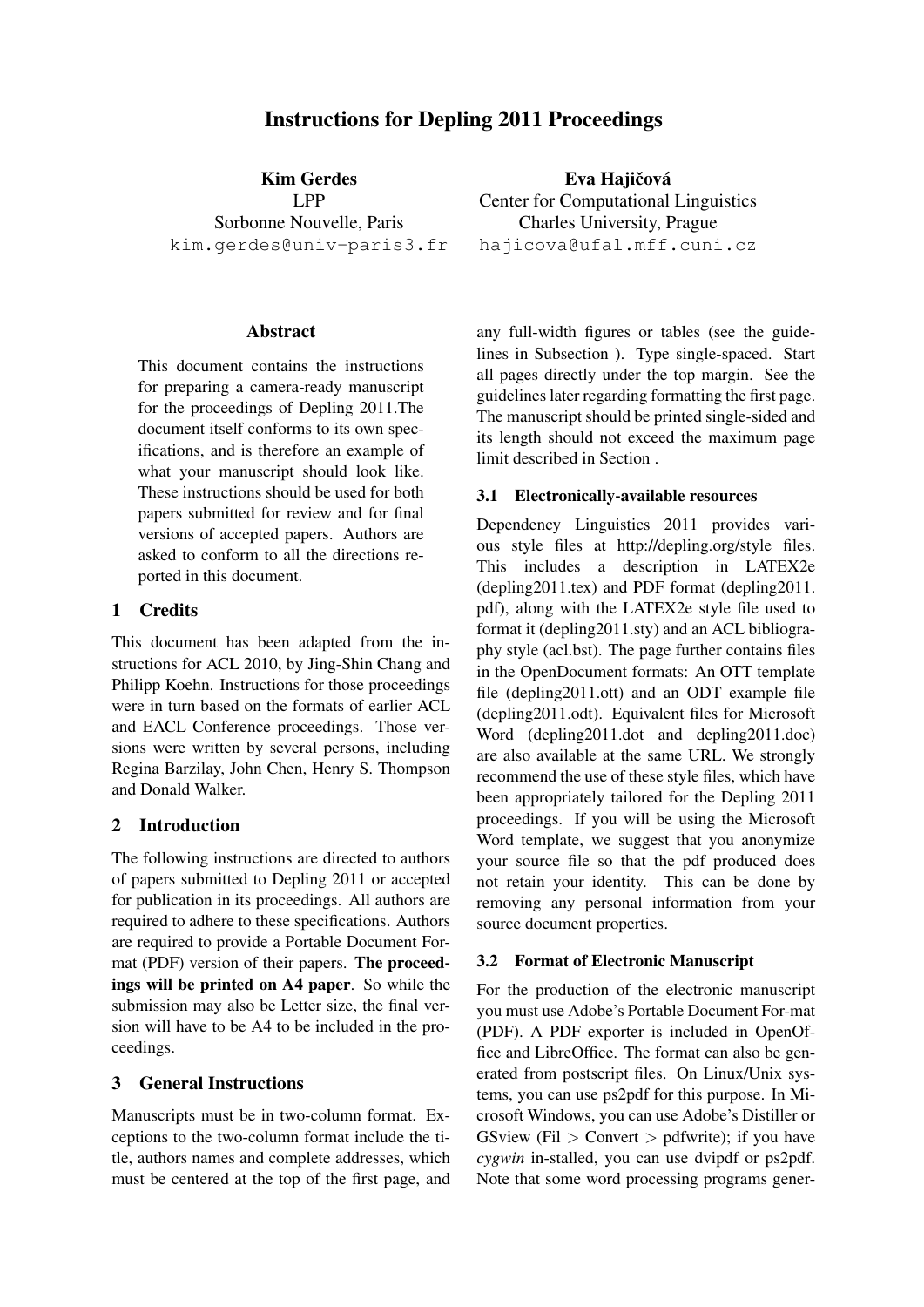ate PDF which may not include all the necessary fonts (esp. tree diagrams, symbols). When you print or create the PDF file, there is usually an option in your printer setup to include none, all or just non-standard fonts. Please make sure that you select the option of including ALL the fonts. *Before sending it, test your PDF by printing it from a computer different from the one where it was created*. Moreover, some word processor may generate very large postscript/PDF files, where each page is rendered as an image. Such images may reproduce poorly. In this case, try alternative ways to obtain the postscript and/or PDF. One way on some systems is to install a driver for a postscript printer, send your document to the printer specifying "Output to a file", then convert the file to PDF.

It is of utmost importance to specify the A4 format (21 cm x 29.7 cm) when formatting the paper. When working with dvips, for instance, one should specify -t a4. On OpenOffice and LibreOffice, the format can be changed in the Format/Page menu.

Print-outs of the PDF file on A4 paper should be identical to the hardcopy version. If you cannot meet the above requirements about the production of your electronic submission, please contact the conference chairs above as soon as possible.

## 3.3 Layout

Format manuscripts two columns to a page, in the manner these instructions are formatted. The exact dimensions for a page on A4 paper are:

- Left and right margins: 2.5 cm
- Top margin: 2.5 cm
- Bottom margin: 2.5 cm
- Column width: 7.7 cm
- Column height: 24.7
- Gap between columns: 0.6 cm

Papers should not be formatted for any other paper size.

#### 3.4 Fonts

For reasons of uniformity, Adobe's Times Roman font should be used. In LAT<sub>E</sub>X2e this is accomplished by putting

```
\usepackage{times}
\usepackage{latexsym}
```
in the preamble. If Times Roman is unavailable, use Computer Modern Roman (LATEX2e's default). Note that the latter is about 10% less dense than Adobe's Times Roman font.

| <b>Type of Text</b> | <b>Font Size</b> | <b>Style</b> |
|---------------------|------------------|--------------|
| paper title         | $15$ pt          | bold         |
| author names        | $12$ pt          | bold         |
| author affiliation  | $12$ pt          |              |
| the word "Abstract" | $12$ pt          | bold         |
| section titles      | $12$ pt          | bold         |
| document text       | $11$ pt          |              |
| captions            | $11$ pt          |              |
| abstract text       | $10$ pt          |              |
| bibliography        | $10$ pt          |              |
| footnotes           | 9 pt             |              |



#### 3.5 The First Page

Center the title, author's name(s) and affiliation(s) across both columns. Do not use footnotes for affiliations. Do not include the paper ID number assigned during the submission process. Use the two-column format only when you begin the abstract.

Title: Place the title centered at the top of the first page, in a 15-point bold font. (For a complete guide to font sizes and styles, see Table 1.) Long titles should be typed on two lines without a blank line intervening. Approximately, put the title at 2.5 cm from the top of the page, followed by a blank line, then the author's names(s), and the affiliation on the following line. Do not use only initials for given names (middle initials are allowed). Do not format surnames in all capitals (e.g., use "Schlangen" not "SCHLANGEN"). Do not format title and section headings in all capitals as well except for proper names (such as "BLEU") that are conventionally in all capitals. The affiliation should contain the author's complete address, and if possible, an electronic mail address. Leave about 2 cm between the affiliation and the body of the first page. The title, author names and addresses should be completely identical to those entered to the electronical paper submission website in order to maintain the consistency of author information among all publications of the conference.

Abstract: Type the abstract at the beginning of the first column. The width of the abstract text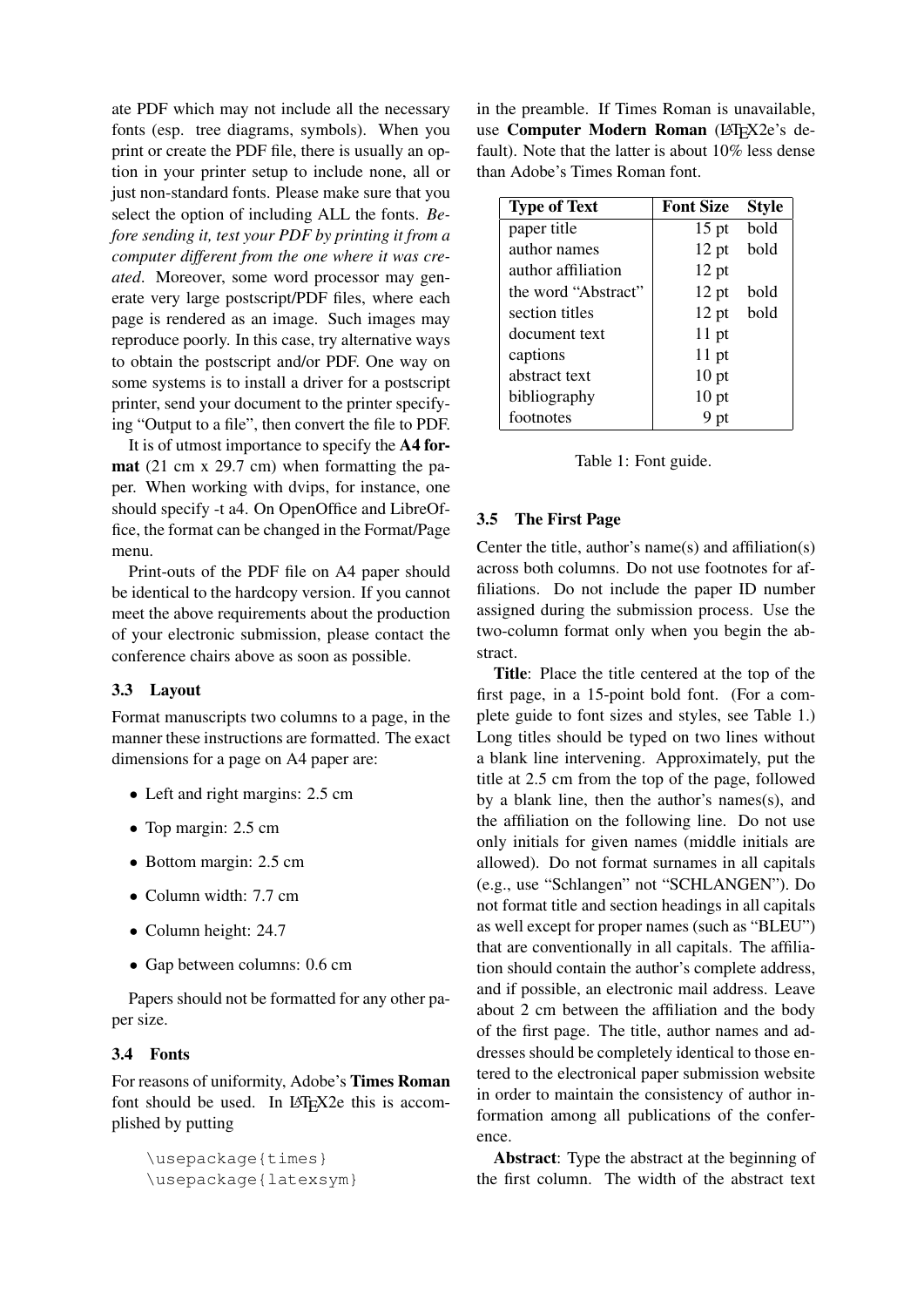should be smaller than the width of the columns for the text in the body of the paper by about 0.6 cm on each side. Center the word Abstract in a 12 point bold font above the body of the abstract. The abstract should be a concise summary of the general thesis and conclusions of the paper. It should be no longer than 200 words.

Text: Begin typing the main body of the text immediately after the abstract, observing the twocolumn format as shown in the present document.

Indent when starting a new paragraph. Use 11 points for text and subsection headings, 12 points for section headings and 15 points for the title.

#### 3.6 Sections

Headings: Type and label section and subsection headings in the style shown on the present document. Use numbered sections (Arabic numerals) in order to facilitate cross references. Number subsections with the section number and the subsection number separated by a dot, in Arabic numerals.

Citations: Citations within the text appear in parentheses as (Gusfield, 1997) or, if the author's name appears in the text itself, as Gusfield (1997). Append lowercase letters to the year in cases of ambiguity. Treat double authors by using both authors' last names (e.g., (Aho and Ullman, 1972), but use *et al.* when more than two authors are involved. (e.g. (Chandra et al., 1981)) Collapse multiple citations (e.g., (Gusfield, 1997; Aho and Ullman, 1972).) Also refrain from using full citations as sentence constituents. We suggest that instead of

"(Gusfield, 1997) showed that ..."

you use

"Gusfield (1997) showed that ..."

If you are using the provided LATEX and BibTEX style files, you can use the command \newcite to get "author (year)" citations.

As reviewing will be double-blind, the submitted version of the papers should not include the authors' names and affiliations. Furthermore, selfreferences that reveal the author's identity, e.g.,

"We previously showed (Gusfield, 1997) ..."

should be avoided. Instead, use citations such as

"Gusfield (1997) previously showed ... "

Please do not use anonymous citations and do not include acknowledgements when submitting your papers. Papers that do not conform to these requirements may be rejected without review.

References: Gather the full set of references together under the heading References; place the section before any Appendices, unless they contain references. Arrange the references alphabetically by first author, rather than by order of occurrence in the text. Provide as complete a citation as possible, using a consistent format, such as the one for *Computational Linguistics* or the one in the *Publication Manual of the American Psychological Association* (American Psychological Association, 1983). Use of full names for authors rather than initials is preferred. A list of abbreviations for common computer science journals can be found in the ACM *Computing Reviews* (Association for Computing Machinery, 1983).

The LATEX and BibTEX style files provided roughly fit the American Psychological Association format, allowing regular citations, short citations and multiple citations as described above.

Appendices: Appendices, if any, directly follow the text and the references (but see above). Letter them in sequence and provide an informative title: Appendix A. Title of Appendix.

Acknowledgement section should go as a last section immediately before the references. Do not number the acknowledgement section.

#### 3.7 Footnotes

Footnotes: Put footnotes at the bottom of the page and use 9 points text. They may be numbered or referred to by asterisks or other symbols.<sup>1</sup> Footnotes should be separated from the text by a line.<sup>2</sup>

#### 3.8 Graphics

Illustrations: Place figures, tables, and photographs in the paper near where they are first discussed, rather than at the end, if possible. Wide illustrations may run across both columns. Color illustrations are discouraged, unless you have verified that they will be understandable when printed in black ink.

Captions: Provide a caption for every illustration; number each one sequentially in the form: "Figure 1. Caption of the Figure." "Table 1. Caption of the Table." Type the captions of the figures and tables below the body, using 11 point text.

<sup>&</sup>lt;sup>1</sup>This is how a footnote should appear.

<sup>&</sup>lt;sup>2</sup>Note the line separating the footnotes from the text.